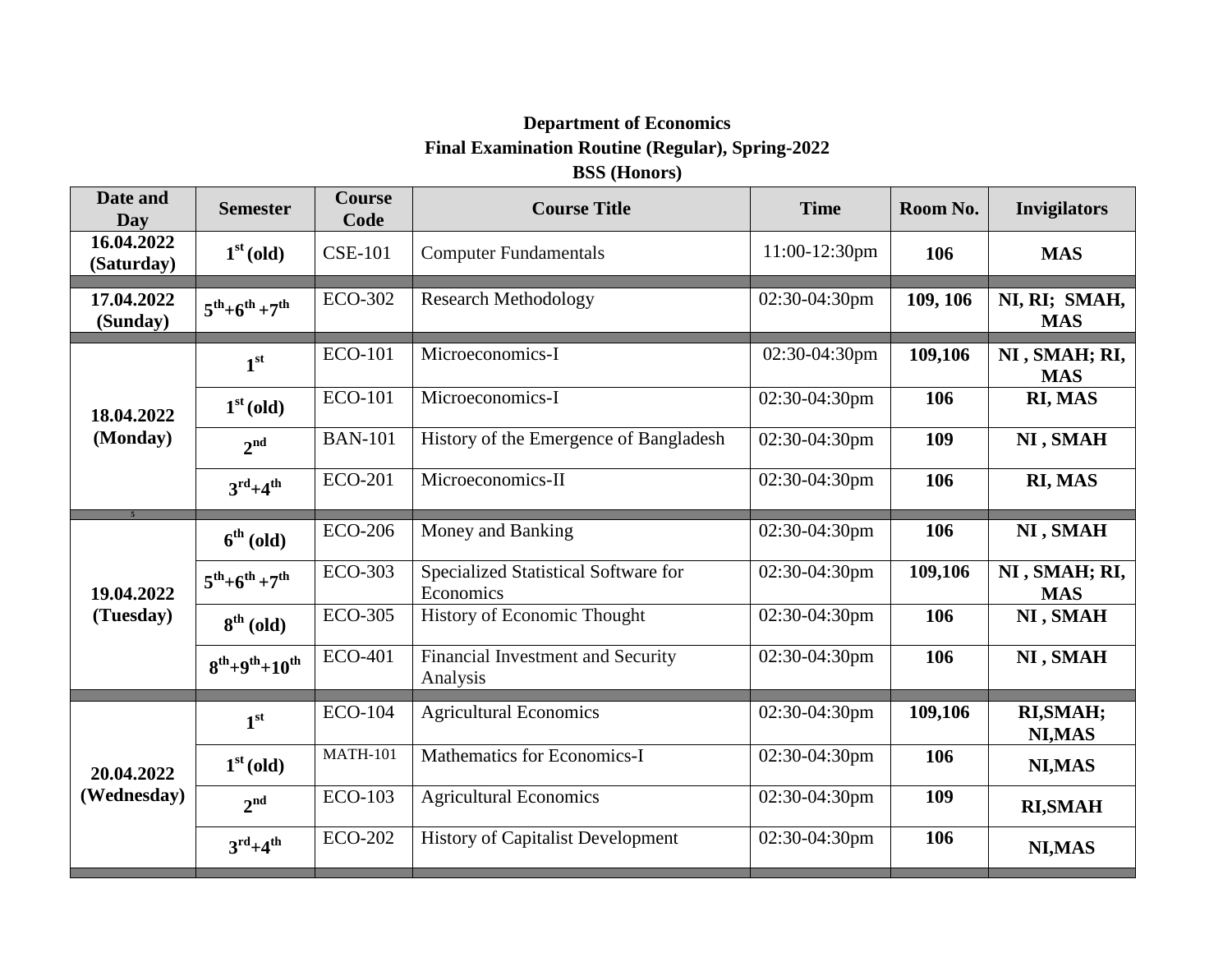|                          | 1 <sup>st</sup>                 | <b>ECO-103</b>  | Bangladesh Economy-I               | 02:30-04:30pm | 107,106  | MAS; NI                     |
|--------------------------|---------------------------------|-----------------|------------------------------------|---------------|----------|-----------------------------|
| 23.04.2022<br>(Saturday) | $1st$ (old)                     | <b>ENG-101</b>  | <b>English Fundamentals</b>        | 02:30-04:30pm | 107      | <b>MAS</b>                  |
|                          | $3^{\text{rd}} + 4^{\text{th}}$ | <b>ECO-203</b>  | <b>Bangladesh Economy-I</b>        | 02:30-04:30pm | 104      | <b>SMAH</b>                 |
|                          | $6^{th}$ (old)                  | <b>ECO-207</b>  | <b>Bangladesh Economy-II</b>       | 02:30-04:30pm | 104      | <b>SMAH</b>                 |
|                          | $5^{th}+6^{th}+7^{th}$          | <b>ECO-301</b>  | Econometrics-I                     | 02:30-04:30pm | 109, 106 | RI; NI                      |
|                          | $8th$ (old)                     | <b>ECO-306</b>  | Development Economics-I            | 02:30-04:30pm | 104      | <b>SMAH</b>                 |
| 24.04.2022<br>(Sunday)   | $8^{th} + 9^{th} + 10^{th}$     | <b>ECO-402</b>  | <b>Urban Economics</b>             | 02:30-04:30pm | 107      | <b>MAS</b>                  |
|                          | $6th$ (old)                     | <b>STAT-102</b> | <b>Statistics for Economics-II</b> | 02:30-04:30pm | 106      | SMAH, MAS                   |
|                          | $8th$ (old)                     | <b>ECO-307</b>  | <b>International Economics-I</b>   | 02:30-04:30pm | 106      | <b>SMAH, MAS</b>            |
| 25.04.2022               | $8^{th} + 9^{th} + 10^{th}$     | <b>ECO-404</b>  | Project Appraisal                  | 02:30-04:30pm | 106      | <b>SMAH, MAS</b>            |
|                          | 1 <sup>st</sup>                 | <b>ECO-102</b>  | Macroeconomics-I                   | 02:30-04:30pm | 109,106  | NI, SMAH; RI,<br><b>MAS</b> |
| (Monday)                 | 2 <sup>nd</sup>                 | <b>ECO-102</b>  | Macroeconomics-I                   | 02:30-04:30pm | 109      | NI, SMAH                    |
| 26.04.2022<br>(Tuesday)  | $5^{th}+6^{th}+7^{th}$          | <b>ECO-304</b>  | <b>Industrial Economics</b>        | 02:30-04:30pm | 109, 106 | NI, SMAH; RI,<br><b>MAS</b> |
|                          | $8^{th}+9^{th}+10^{th}$         | <b>ECO-403</b>  | <b>Labor Economics</b>             | 02:30-04:30pm | 106      | NI, SMAH                    |
|                          | $12^{th}$                       | <b>ECO 408</b>  | <b>Entrepreneurship Studies</b>    | 02:30-04:30pm | 106      | <b>SMAH</b>                 |

melint

**Professor Dr. Md.Elias Hossain Coordinator, Dept. of Economics, Varendra University.**